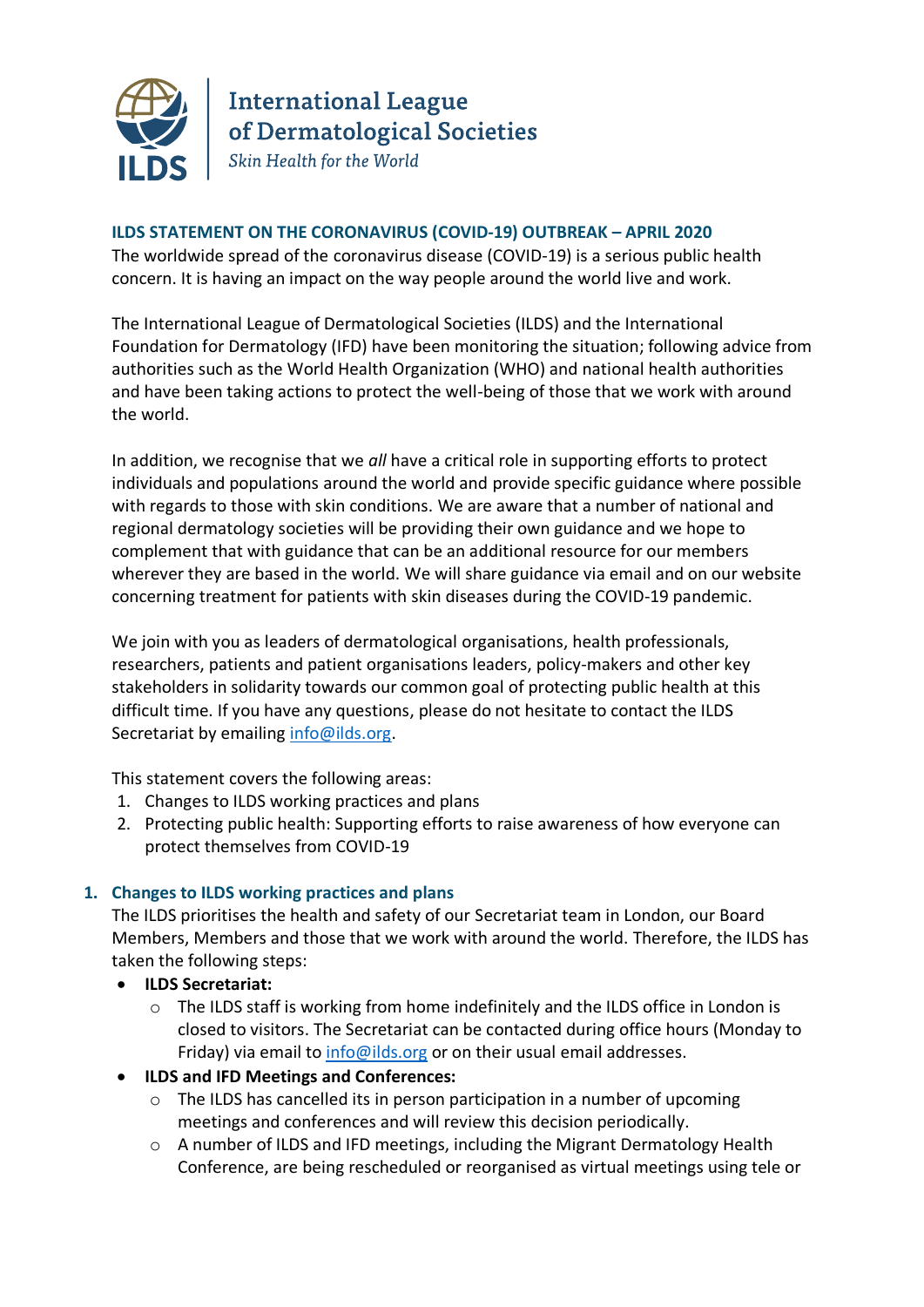

**International League** of Dermatological Societies

Skin Health for the World

video-conferencing facilities. If you were due to attend an ILDS/IFD meeting you will be contacted about this directly.

- **ILDS Member Organisations:** We understand that these are challenging times as we all adapt to working virtually. We will need to embrace other methods of working including maximising the potential of videoconferencing to stay in touch. The ILDS will continue to offer our Members a range of opportunities to engage with us throughout this period and will endeavour to be flexible within the constraints of operating in this environment.
	- o **ILDS Certificates of Appreciation Nominations 2020 – deadline extended to 30 April 2020** – we recognise that you will have other priorities at the moment and so have extended the deadline for nominations by 6 weeks to 30 April.
	- o **ILDS Membership fees 2020** if you have not yet paid your annual membership fees and it would be difficult to at this time please do contact the ILDS office on [office@ilds.org](mailto:office@ilds.org) to discuss this.
	- o **Topic and speaker submissions for 25th World Congress of Dermatology (WCD)** during April we will be asking ILDS Members for their suggestions for topics and speakers for next WCD to be held in Singapore in 2023.
	- o **Let us know how we can support each other:** we welcome exchange with regards to the challenges for you and your members face and how we can share experiences which will be beneficial to us all in this fast-changing situation. Please share your experiences by emailing [info@ilds.org](mailto:info@ilds.org)
- **ILDS and IFD Partners and Grant Recipients:** we understand that your project plans may be changing in response to the situation. Please do contact us at any time if you'd like to discuss how this affects projects and activities.

# **2. Protecting public health: Supporting efforts to raise awareness of how everyone can protect themselves from COVID-19**

We all have a role to play in sharing public health information on how the public can protect themselves from COVID-19. Help to raise awareness by repeating and sharing WHO's advice to the public. Preventing transmission of the virus is something that all those involved in health and healthcare can undertake in their daily practice and work. The World Health Organization outlines advice in the following areas:

- Wash your hands frequently
- Maintain social distancing
- Avoid touching eyes, nose and mouth
- Practice respiratory hygiene
- If you have fever, cough and difficulty breathing follow the directions of your local health authority
- Stay informed and follow advice given by your healthcare provider

See the WHO website for up-to-date information:

<https://www.who.int/emergencies/diseases/novel-coronavirus-2019/advice-for-public>